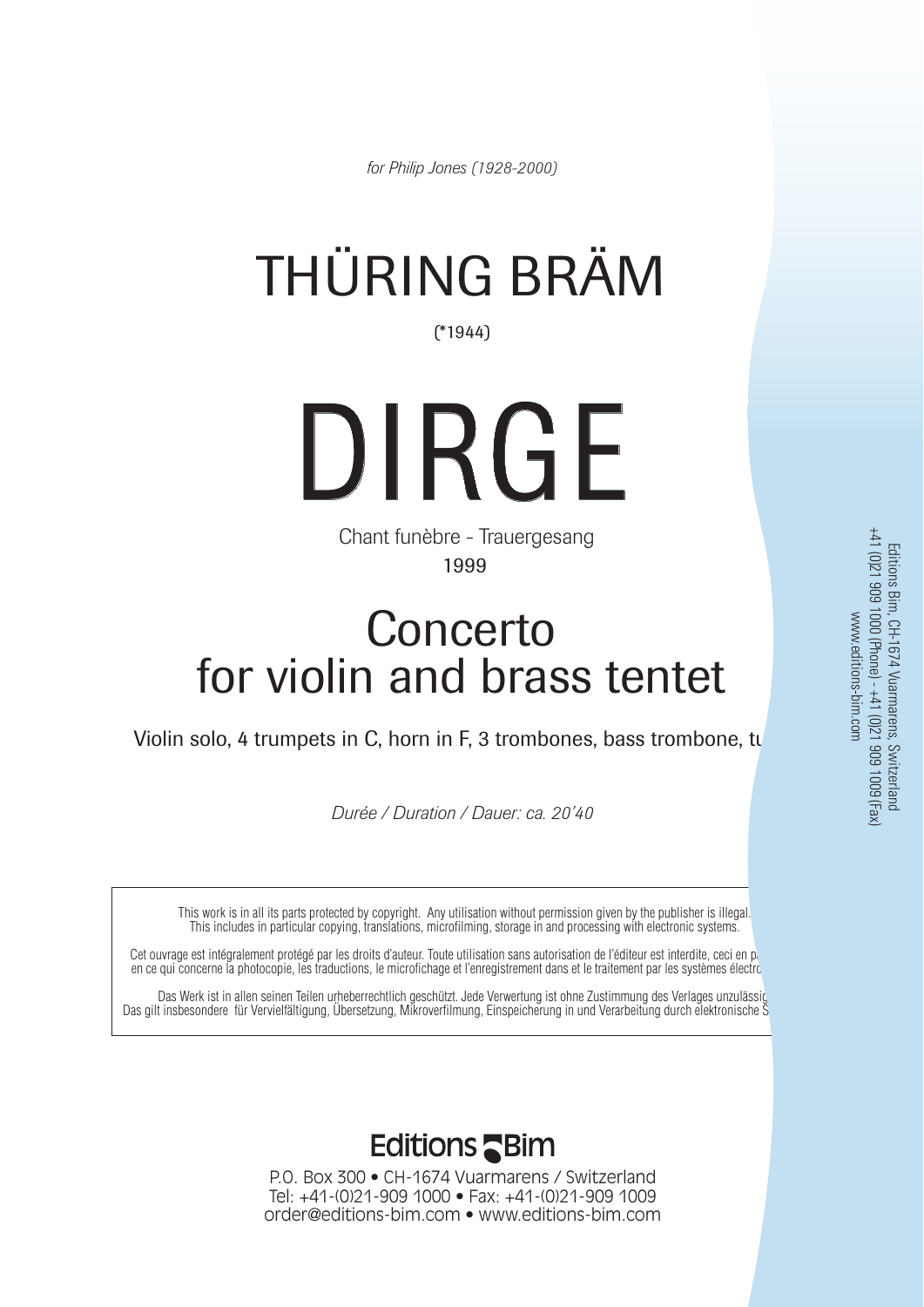#### **L'oeuvre**

Entre 1980 et 2000, le célèbre trompettiste anglais Philip Jones était régulièrement invité comme conseiller et animateur au Conservatoire de Lucerne dont j'assumais dès 1987 la direction. Ses observations critiques, ses propositions mais aussi ses séminaires et concerts enrichirent la vie du département des cuivres de façon déterminante. En 1998, à l'issue d'un de ses magnifiques concerts toujours teintés d'un humour délicat pour lequel il avait également fait travailler des pièces écrites pour son "Philip Jones Brass Tentet", il m'apostropha avec un regard malicieux: mes programmes sont toujours gais et récréatifs, écris-moi donc pour une fois une oeuvre vraiment "sérieuse" pour dixtuor de cuivres.

J'eus l'idée décrire quelque chose qui oblige les cuivres à appliquer leurs impressionnantes ressources sonores et dynamiques dans la douceur, tout en exploitant leur vélocité.

A cette même époque, Brigitte Lang, une jeune et talentueuse violoniste achevait ses études dans la même institution, ce qui m'incita à lui écrire un concerto en cinq mouvements accompagné par un dixtuor de cuivres.

Philip Jones reçut la partition de l'oeuvre vers Noël 1999 et une semaine avant son décès (17 janvier 2000) j'ai encore eu le privilège d'en parler de vive voix avec lui par téléphone. Depuis quelques mois il était devenu évident que sa maladie foudroyante l'empècherait d'en assumer la direction et c'est ainsi que cette oeuvre "sérieuse" prit le titre de "Dirge" (dans la tradition anglo-saxonne ce mot désigne un chant funèbre).

Tant le Choral initial que la Marche soulignent cette vision tragique qui, après le troisième mouvement énigmatique (Sphinx), transcende dans l'apaisement.

> *Thüring Bräm avril 2013, Bâle, Suisse*

La création (in memoriam Philip Jones) a eu lieu le 3 mars 2001 à l'Eglise St. Pierre de Zurich, sous la direction du compositeur.

#### **The work**

Between 1980 and 2000 the distinguished British trumpet player Philip Jones was a regular adviser and guest of the Lucerne Conservatoire where I had been the Principal from 1987 onwards. With his critical ideas and his brass workshops and concerts he enriched the life of the brass department in a decisive way.

In 1998, at the end of one of his wonderfully lively concerts in which some of his own "Philip Jones Brass Tentet" repertoire had been performed, he said to me half jokingly "My programmes are usually entertaining and jolly, why don't you write a really serious piece for a brass tentet (4 trumpets, horn, 4 trombones, tuba) for a change?" I wanted to compose something new which would oblige the brass players to make use of their soft colours and their virtuoso flexibility. Coincidentally, a highly talented young Lucerne student, Brigitte Lang, was at the Conservatoire then, and I decided therefore to compose a violin concerto in five movements for her and the brass class. Philip Jones received the score around Christmas 1999 and a week before he died (17 January 2000) I was lucky enough to talk to him on the telephone about the piece. It had been known for some time that he would no longer be able to direct it himself, and in the end the 'serious' piece became a "Dirge" (a piece to commemorate death in the anglo-saxon tradition).

The introductory Chorale as well as the March reflect this sombre vision which, after the enigmatic Sphynx movement, begins to light up, transcending.

> *Thüring Bräm April 2013, Basel, Switzerland.*

The world première (in memoriam Philip Jones) took place on 3rd March 2001 at the Church of St.Peter in Zürich under the direction of the composer.

*(This text has kindly been translated by Ursula Jones)*

#### **Das Werk**

Zwischen 1980 und 2000 war der berühmte englische Trompeter Philip Jones regelmässiger Berater und Gast des damaligen Konservatoriums Luzern, dem ich seit 1987 vorstand. Er bereicherte mit seinen kritischen Vorschlägen und seinen Blechbläserseminarien und -konzerten das Leben der Blechbläserabteilung entscheidend. 1998 am Ende eines seiner wunderbar humorvollen Konzerte, in dem er auch Stücke für Jones Brass Tentet" einst sagte er mir halb im Sch im Ernst: Meine Proc immer unterhaltend schreib doch mal ein wirk Stück für ein Blechbläs Trompeten, Horn, 4 Posau Ich wollte etwas Neues sch die Blechbläser zwingen wunderbaren leisen Farber virtuose Flexibilität ein Gleichzeitig studierte dar hervorragend begabte jun nerin, Brigitte Lang, am Kor um. Deshalb beschloss ich, f die Blechbläserklassen ein zert in fünf Sätzen zu schrei Jones erhielt die Partitur nachten 1999 und eine seinem Tod (17. Januar ich noch das Glück, mit i fon darüber reden zu kö schon seit einigen Mona er es selber nicht me konnte. So wurde das zum "Dirge" (in der and Tradition ein Totengesar Sowohl der Anfangscho der Marsch betonen d Sicht, die nach dem Sphinx-Satz sich allmäh transzendiert. *Thüring Bräm*

*April 2013, Bc.* 

Die Uraufführung (in memo ip Jones) fand unter Leitung ponisten am 3.März 2001 i che St.Peter in Zürich statt.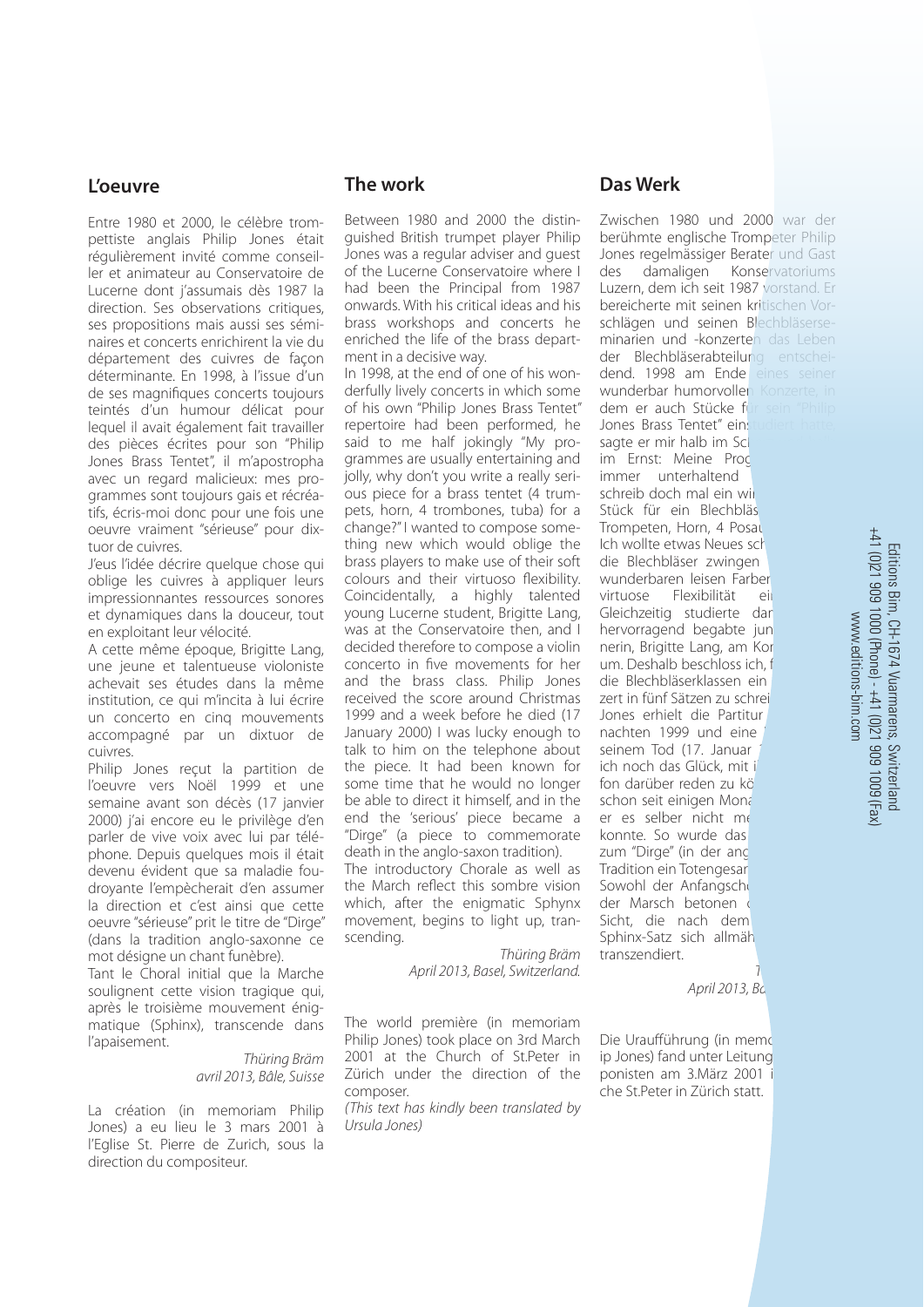*For Philip Jones (1928-2000)*

#### **Dirge**

Chant funèbre - Trauergesang

#### **Concerto for solo violin and brass tentet**

(4 trumpets in C, horn in F, 3 trombones, bass trombone, tuba) — 1999 - c. 20'40''

#### **Thüring BRÄM** (\*1944)



**© World copyright 2012 by EDITIONS BIM (Jean-Pierre Mathez), CH-1674 Vuarmarens / Switzerland TOUS DROITS RÉSERVÉS - ALLE RECHTE VORBEHALTEN - ALL RIGHTS RESERVED** BIM VN33 3 **www.editions-bim.com**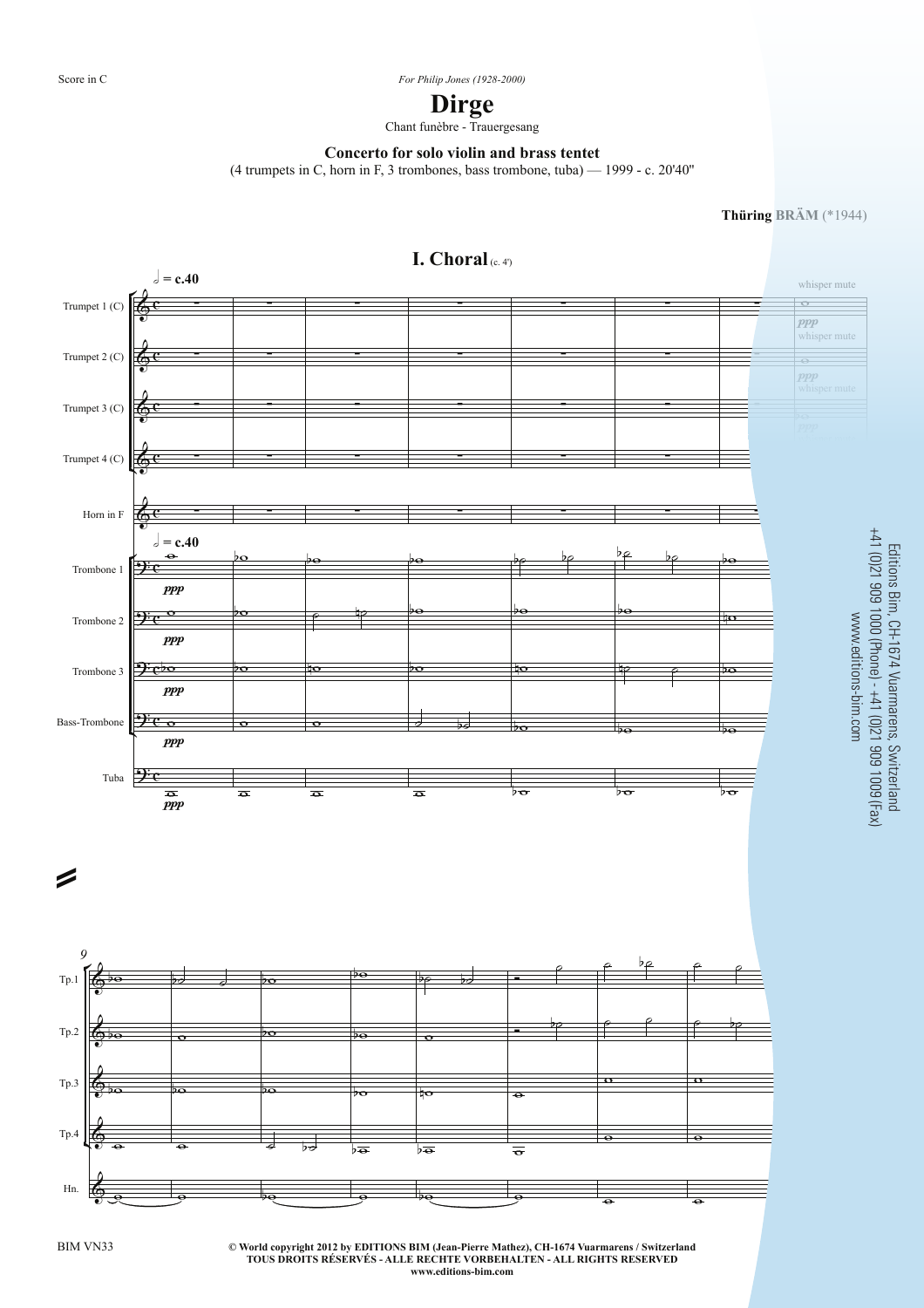

4 *Unauthorized duplications are illegal – Les reproductions non-autorisées sont illicites – Unerlaubte Vervielfältigungen sind rechtswidrig* BIM VN33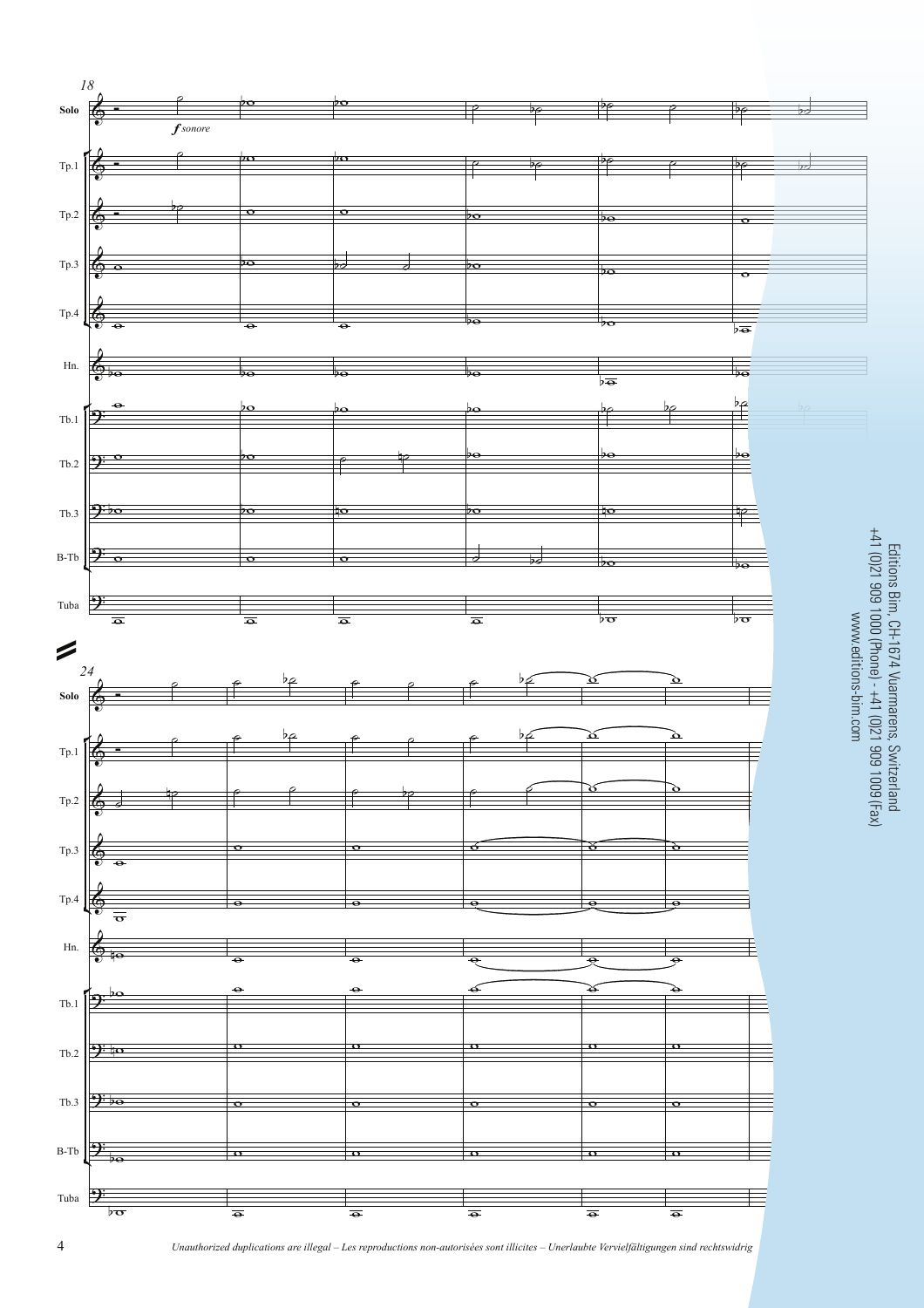

BIM VN33 *Unauthorized duplications are illegal – Les reproductions non-autorisées sont illicites – Unerlaubte Vervielfältigungen sind rechtswidrig* 5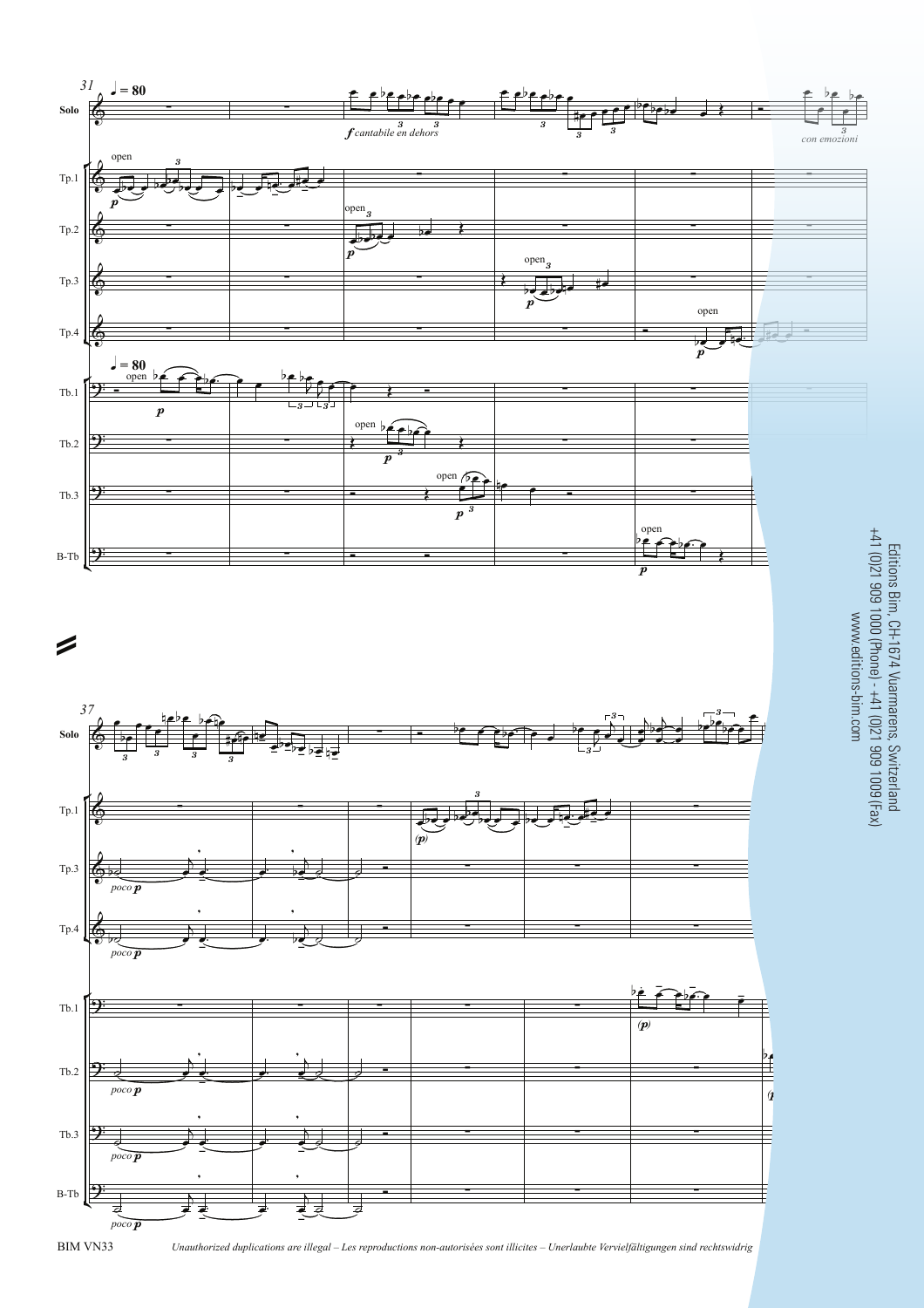



Unauthorized duplications are illegal - Les reproductions non-autorisées sont illicites - Unerlaubte Vervielfältigungen sind rechtswidrig

Editions Bim, CH-1674 Vuarmarens, Switzerland<br>+41 (0)21 909 1000 (Phone) - +41 (0)21 909 1009 (Fax)<br>www.editions-bim.com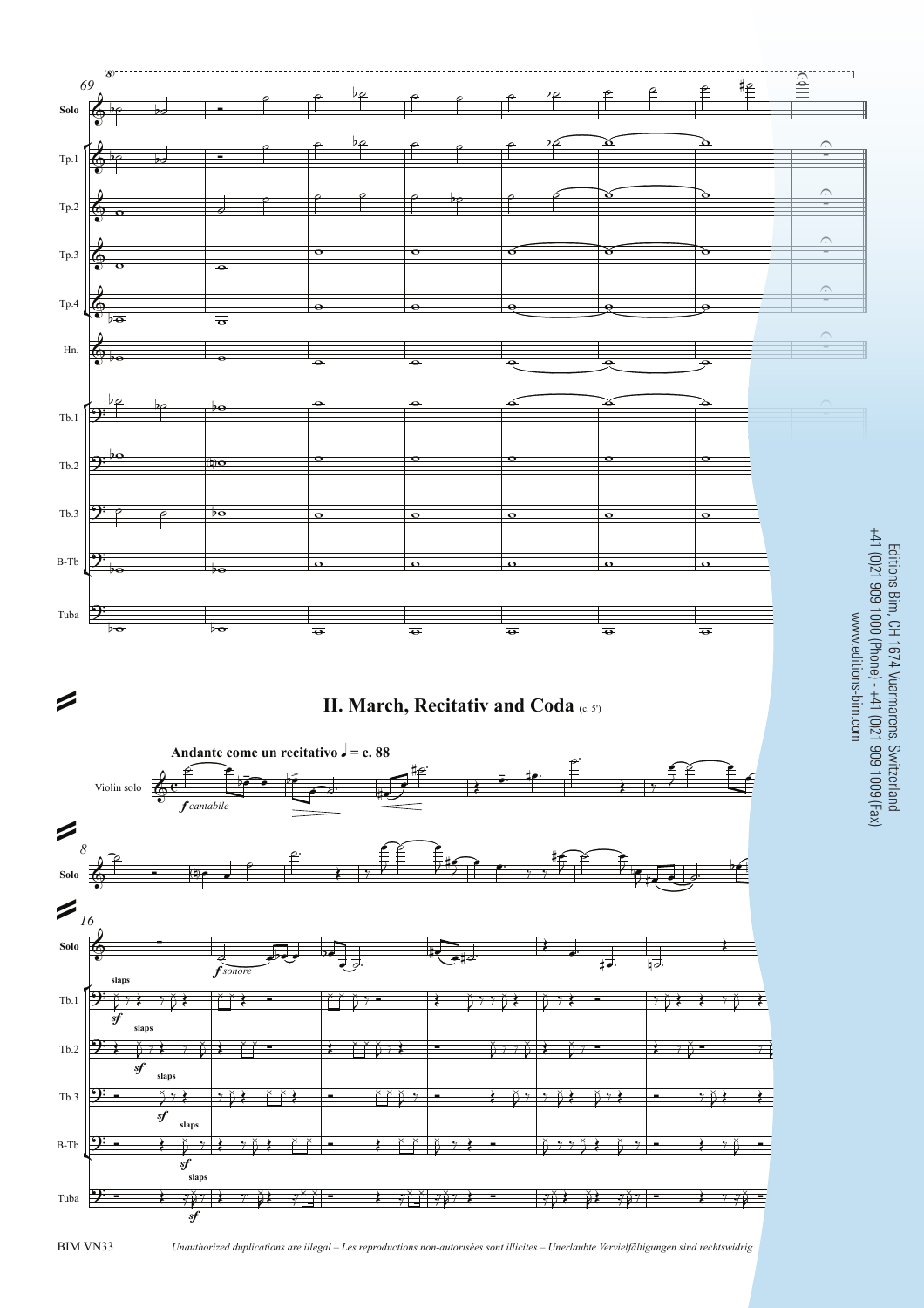





10 *Unauthorized duplications are illegal* – Les reproductions non-autorisées sont illicites – Unerlaubte Vervielfältigungen sind rechtswidrig

 $\mathcal{L}$  and the set of the set of the set of the set of the set of the set of the set of the set of the set of the set of the set of the set of the set of the set of the set of the set of the set of the set of the set of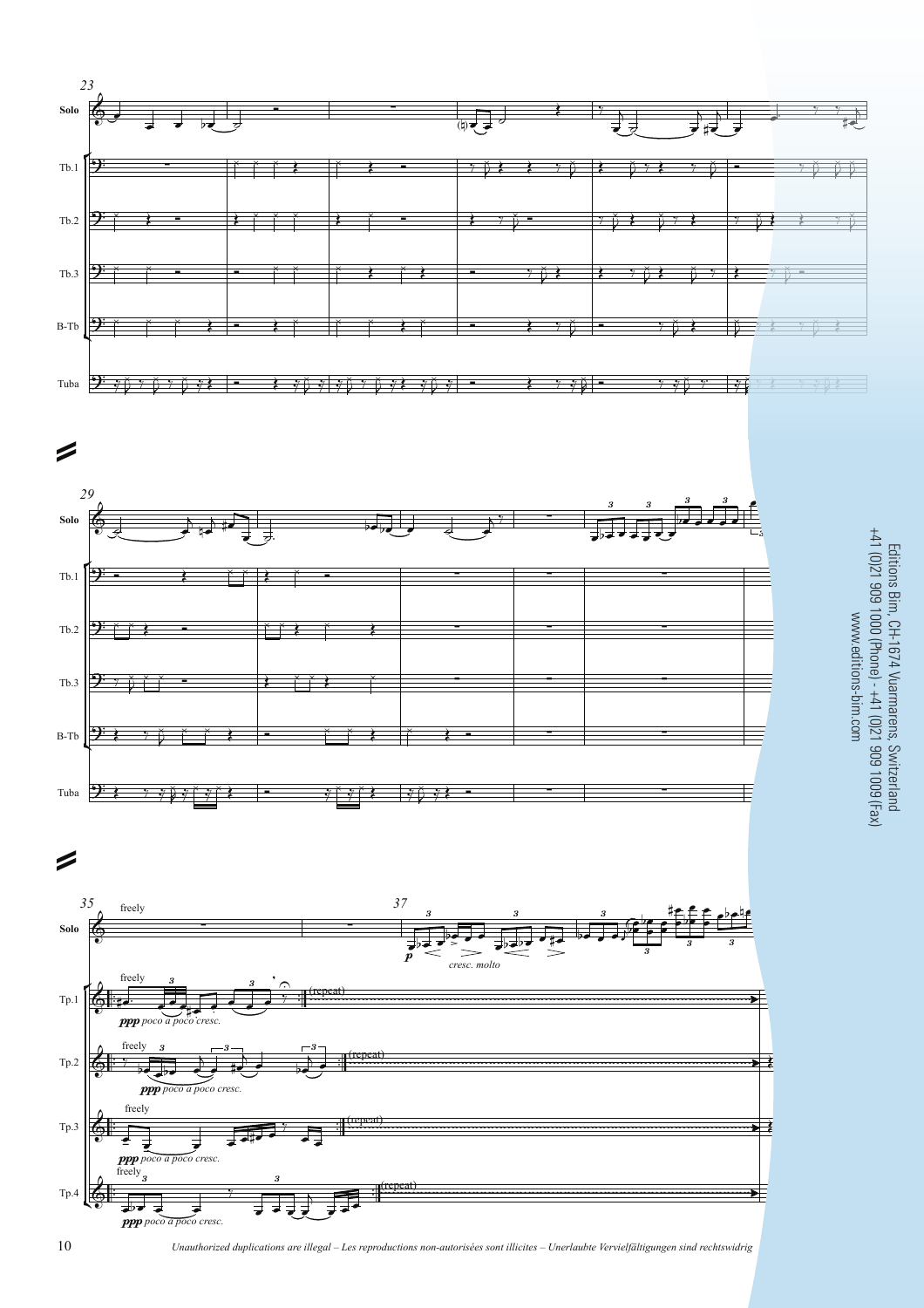



Editions Bim, CH-1674 Vuarmarens, Switzerland<br>+41 (0)21 909 1000 (Phone) - +41 (0)21 909 1009 (Fax) www.editions-bim.com

**BIM VN33** 

 $\rightarrow$ 

Unauthorized duplications are illegal - Les reproductions non-autorisées sont illicites - Unerlaubte Vervielfältigungen sind rechtswidrig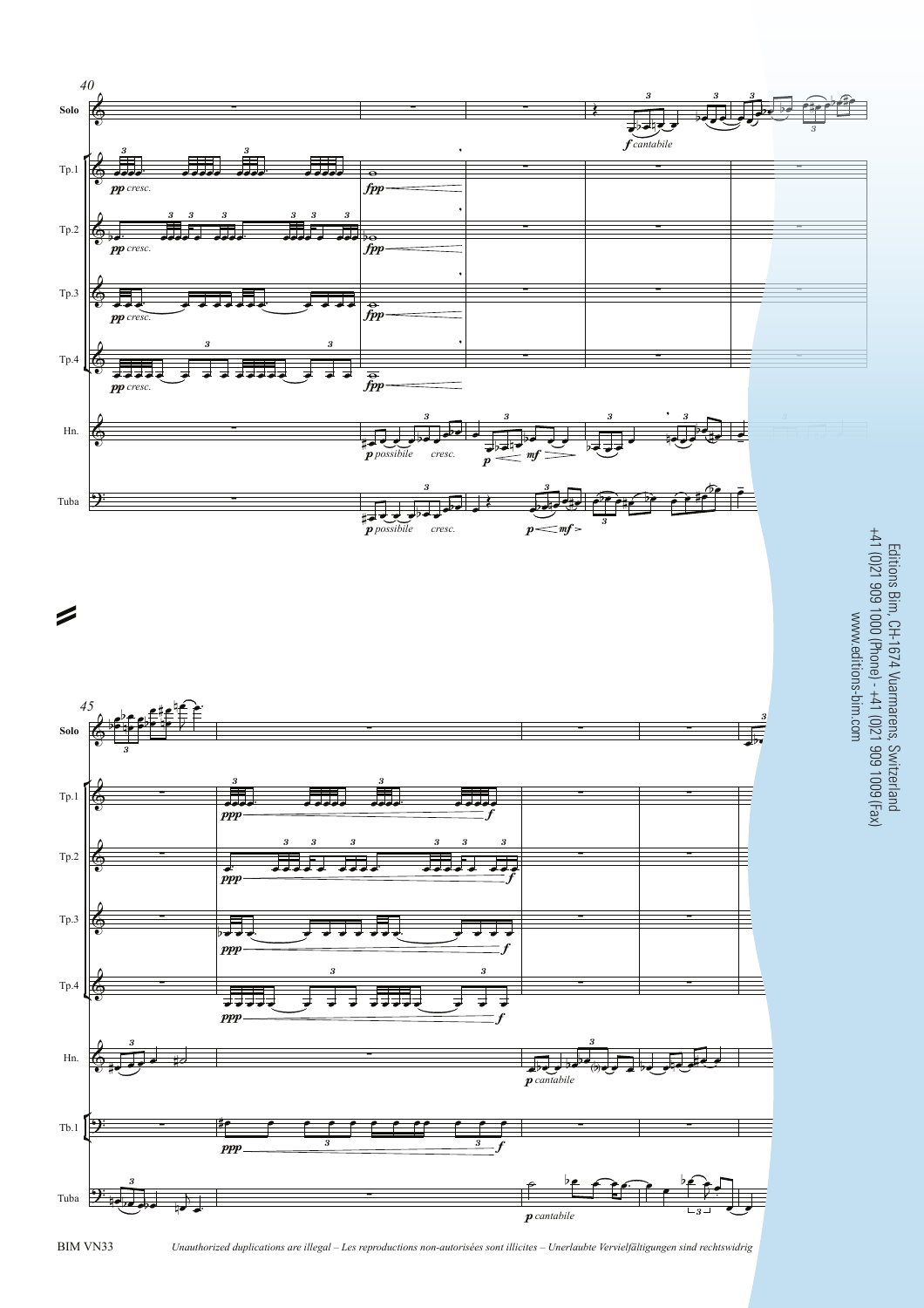



BIM VN33 *Unauthorized duplications are illegal – Les reproductions non-autorisées sont illicites – Unerlaubte Vervielfältigungen sind rechtswidrig* 15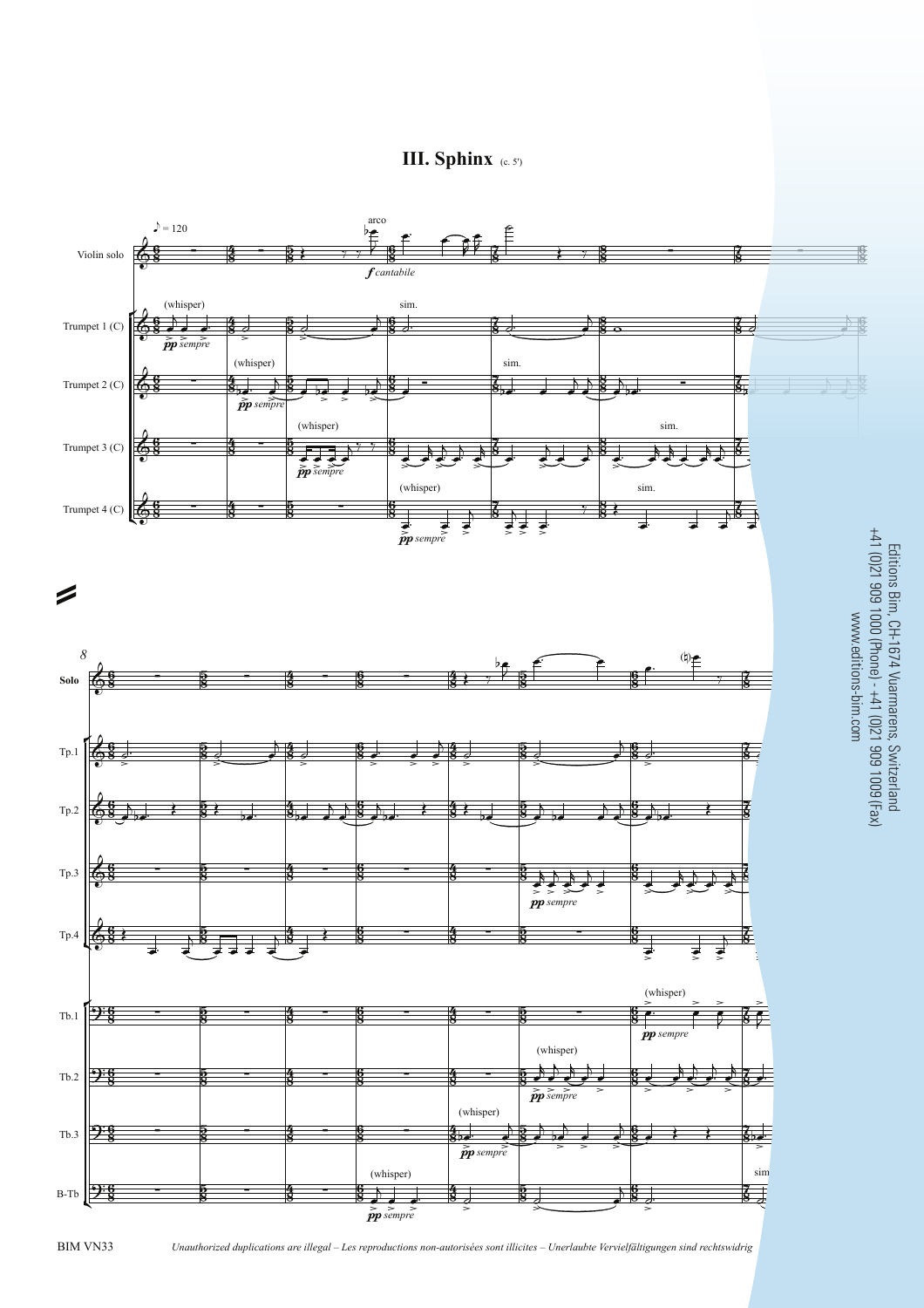

16 *Unauthorized duplications are illegal – Les reproductions non-autorisées sont illicites – Unerlaubte Vervielfältigungen sind rechtswidrig*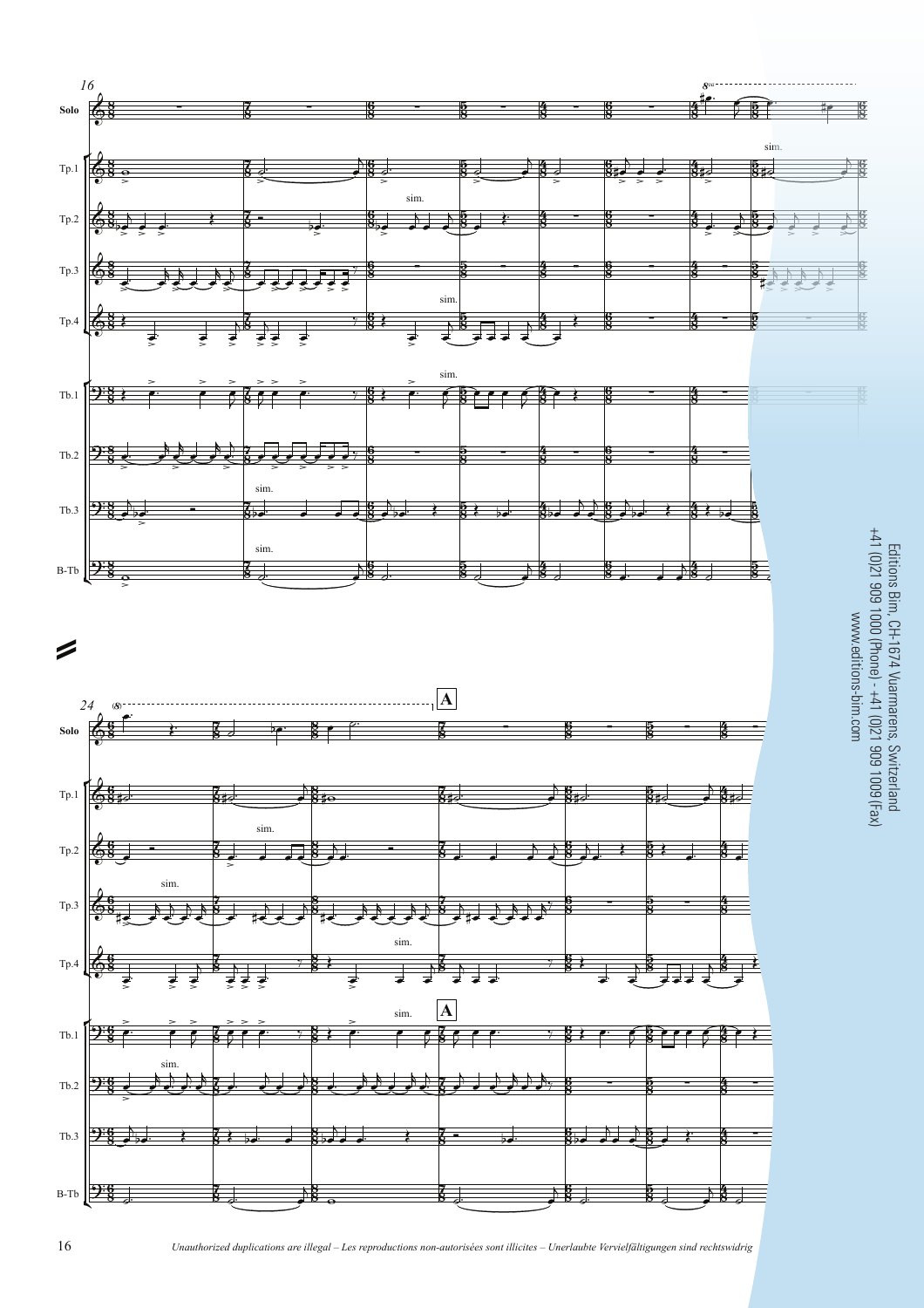



 $\frac{1}{2}$  $\sum_{i=1}^{\infty}$ Editions Bim, CH-1674 Vuarmarens, Switzerland +41 (0)21 909 1000 (Phone) - +41 (0)21 909 1009 (Fax) www.editions-bim.com

BIM VN33 *Unauthorized duplications are illegal – Les reproductions non-autorisées sont illicites – Unerlaubte Vervielfältigungen sind rechtswidrig* 17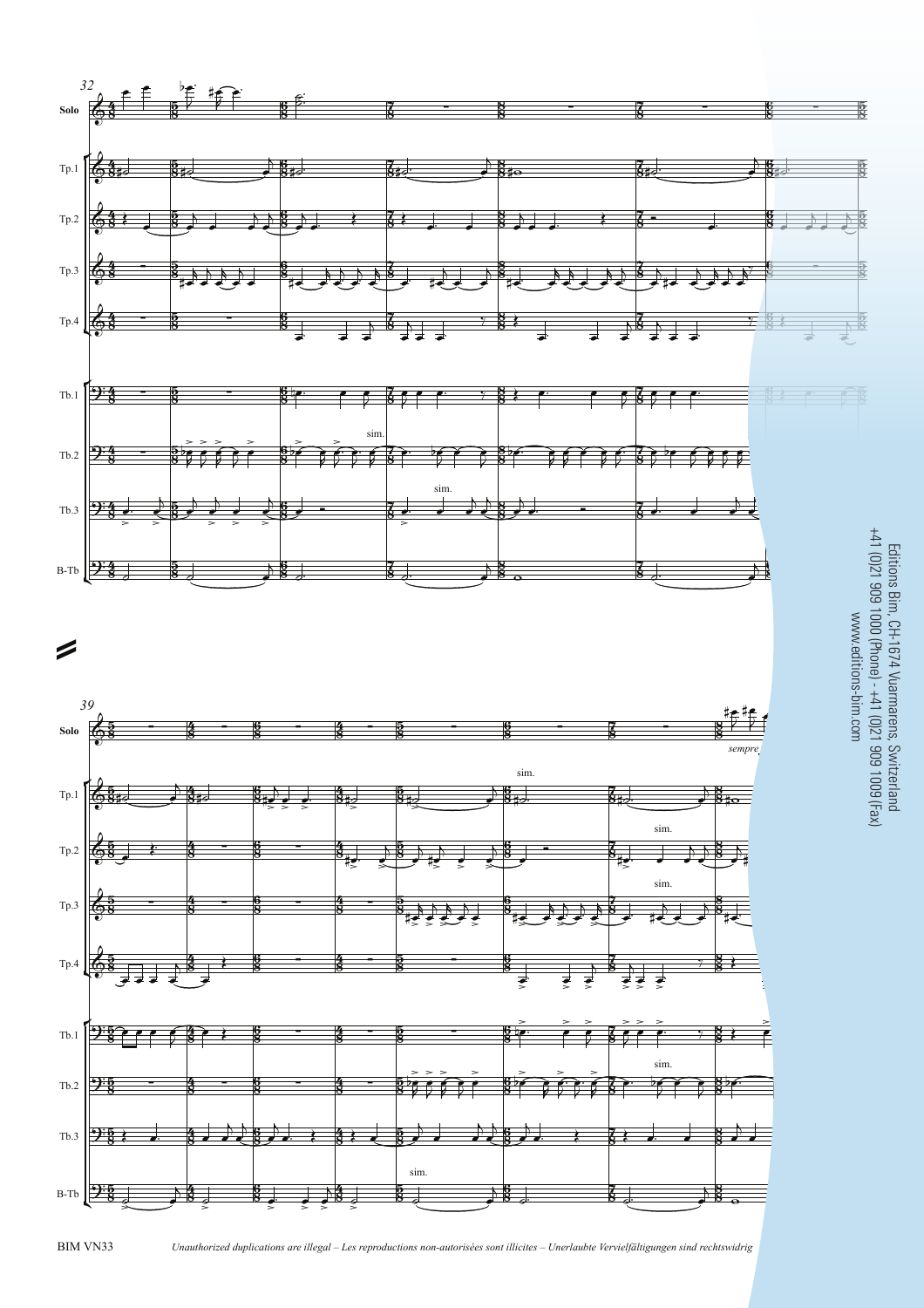

22 *Unauthorized duplications are illegal – Les reproductions non-autorisées sont illicites – Unerlaubte Vervielfältigungen sind rechtswidrig*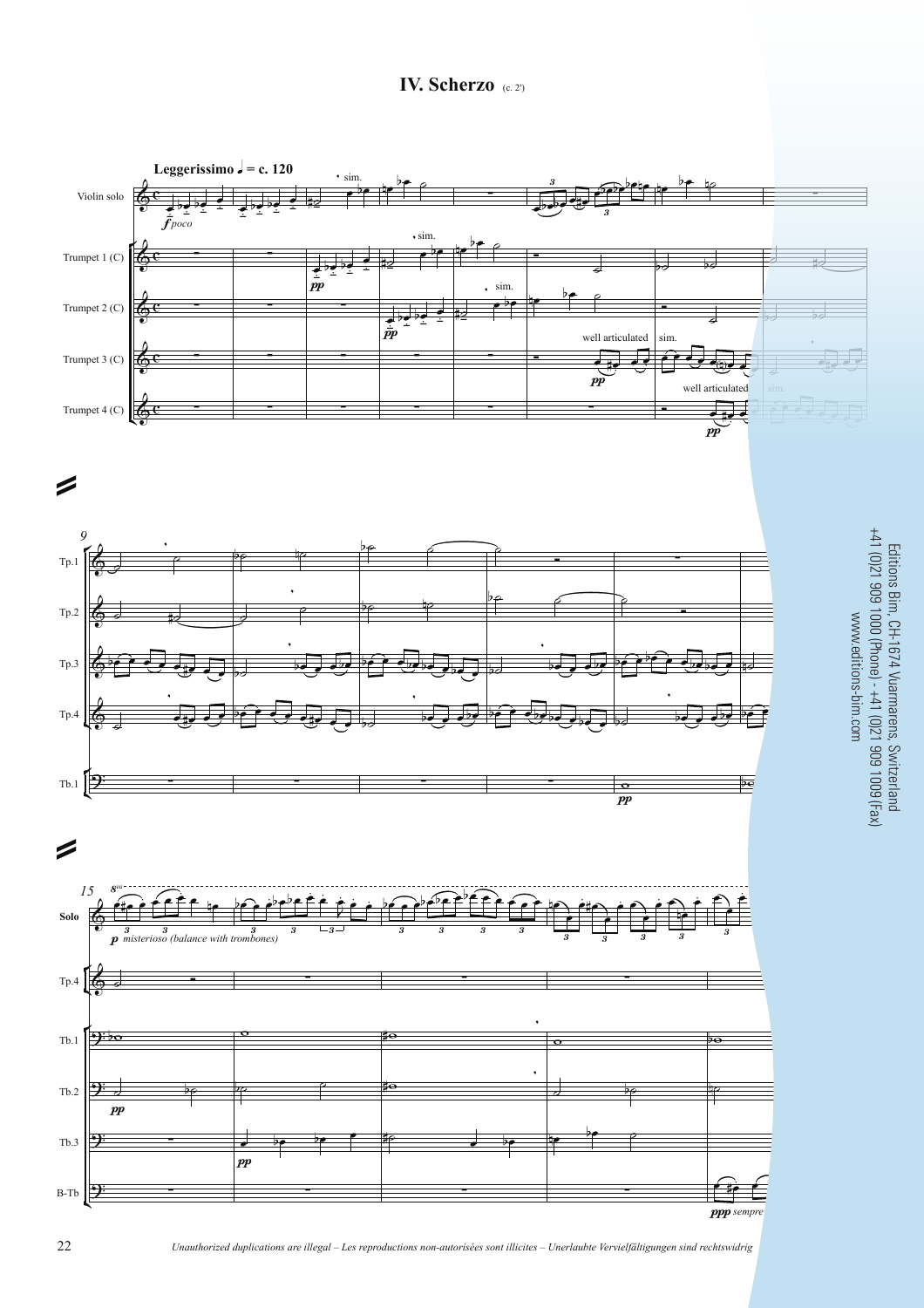



Unauthorized duplications are illegal - Les reproductions non-autorisées sont illicites - Unerlaubte Vervielfältigungen sind rechtswidrig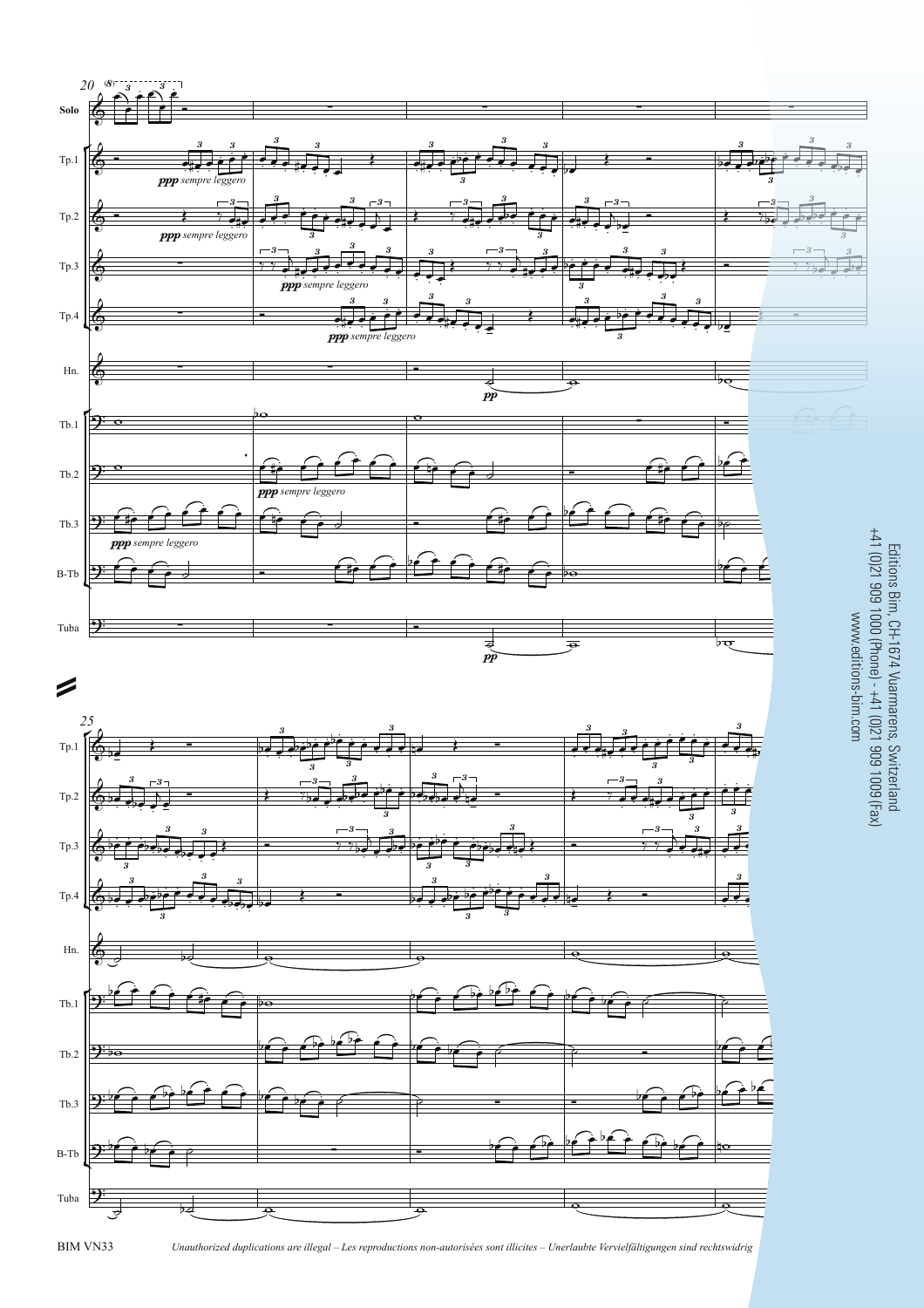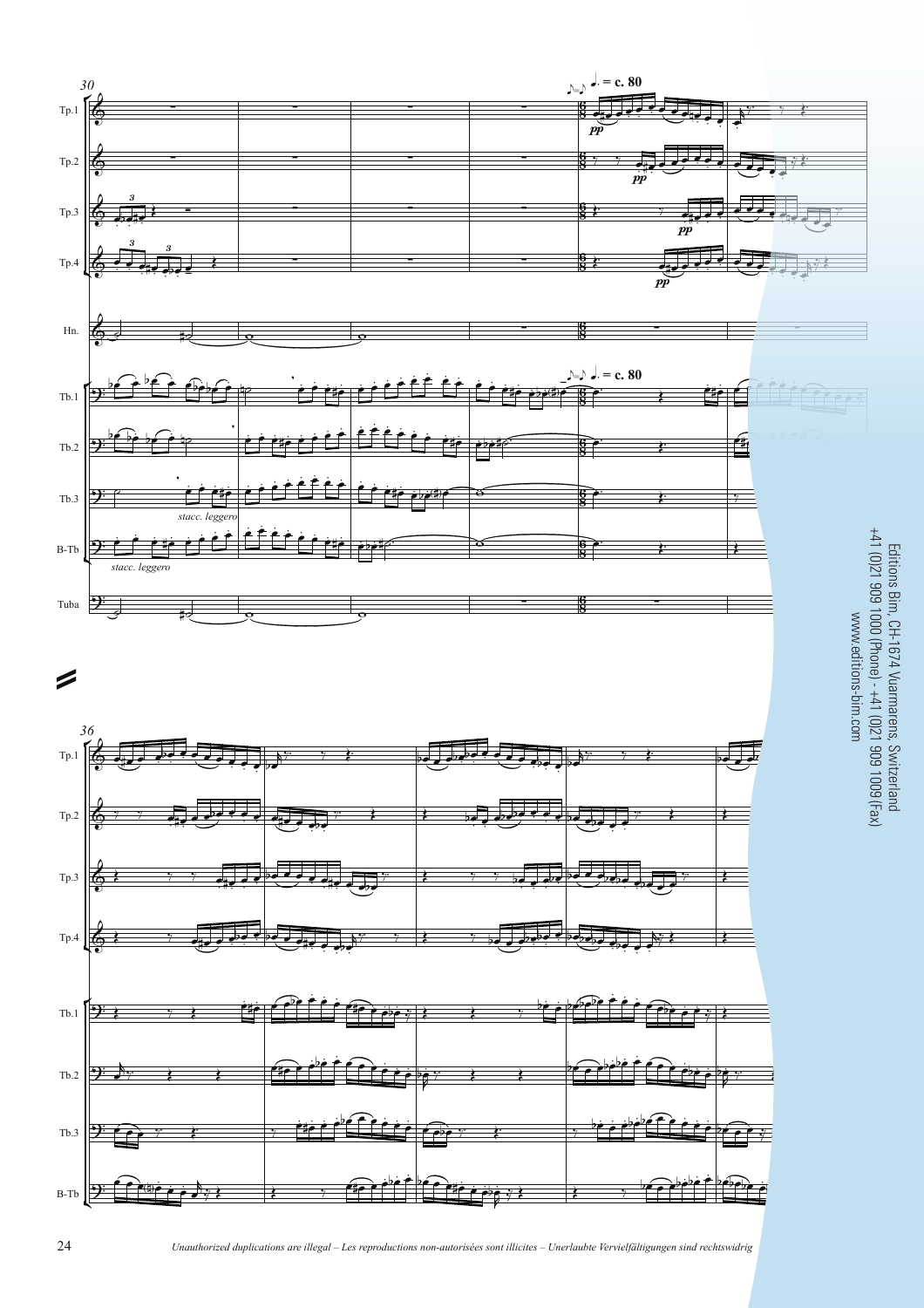



BIM VN33 *Unauthorized duplications are illegal – Les reproductions non-autorisées sont illicites – Unerlaubte Vervielfältigungen sind rechtswidrig* 27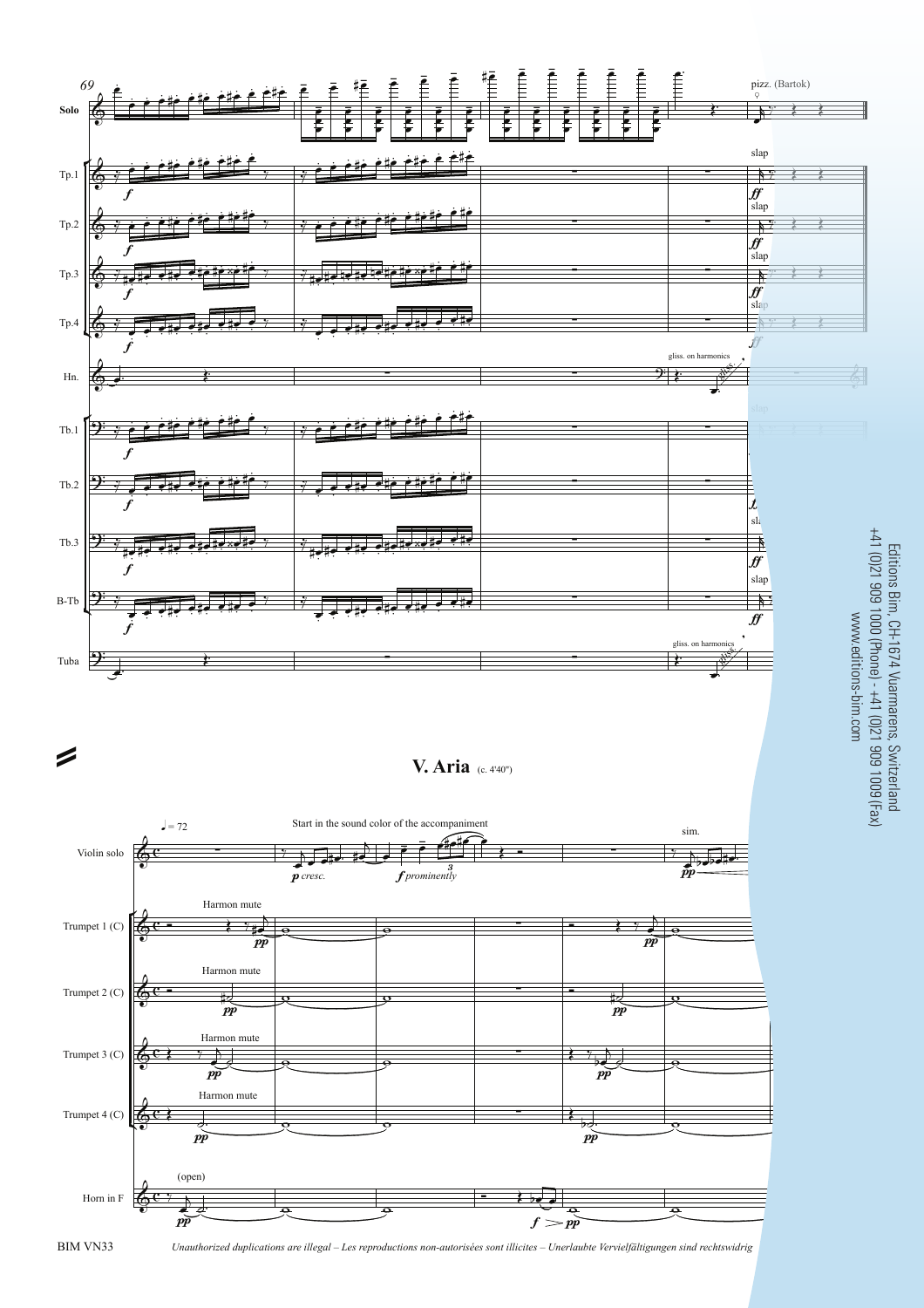

28 *Unauthorized duplications are illegal* – Les reproductions non-autorisées sont illicites – Unerlaubte Vervielfältigungen sind rechtswidrig